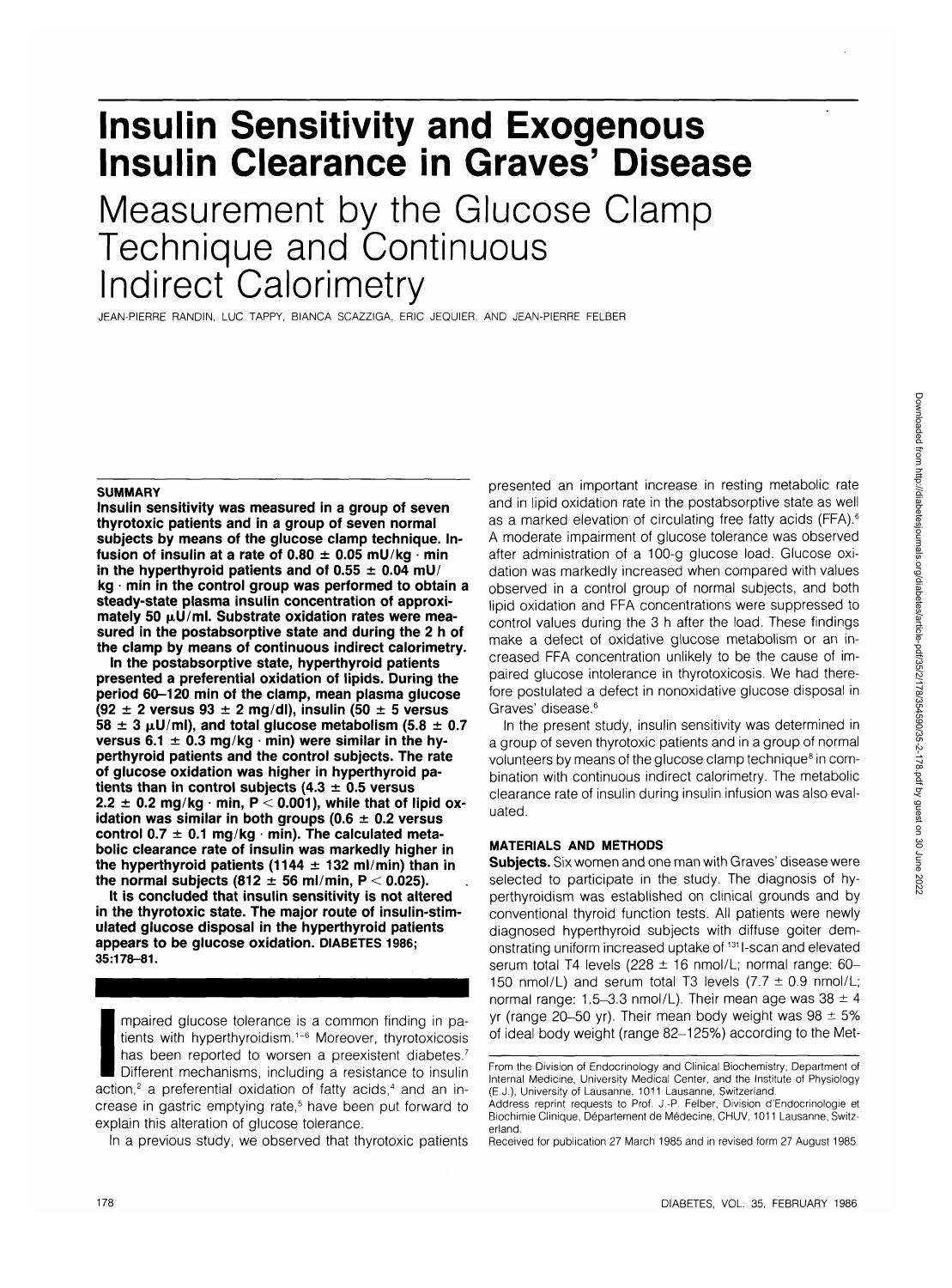### TABLE 1

Plasma glucose and insulin concentration and total glucose metabolism during the hyperinsulinemic, euglycemic clamp

|                                              | Hyperthyroid<br>patients ( $N = 7$ ) | Control group<br>$(N = 7)$<br>0.5 |  |
|----------------------------------------------|--------------------------------------|-----------------------------------|--|
| Insulin infusion rate<br>$(mU/kg \cdot min)$ | 1.0                                  |                                   |  |
| $MCR$ ( $ml/min$ )                           | 1144 $\pm$ 132(P < 0.025)            | $812 \pm 56$                      |  |
| Steady-state plasma<br>glucose (mg/dl)       | $92 \pm 2$ (NS)                      | $93 \pm 2$                        |  |
| Steady-state plasma<br>insulin $(\mu U/ml)$  | $50 \pm 5$ (NS)                      | $58 \pm 3$                        |  |
| Total glucose uptake<br>$(mq/kg \cdot min)$  | $5.8 \pm 0.7$ (NS)                   | $6.1 \pm 0.3$                     |  |

All values represent the mean  $\pm$  SEM for the 60-120-min time period. Comparison of means was done using the f-test for unpaired data.

ropolitan Life Insurance Tables, 1959. No subject had any personal or family history of diabetes, and no patients were taking any drug. All patients were studied on the third or fourth day after diagnosis, before any antithyroid therapy. A group of seven euthyroid volunteers (one woman and six men) were studied under the same conditions; their mean age was  $25 \pm 1$  yr (range 23-29 yr), and their mean weight was similar to that of hyperthyroid patient group (67  $\pm$  3 versus 61  $\pm$  3 kg); their mean body weight was 97  $\pm$  2% of ideal body weight (range 90-106%).

The protocol was submitted to review and accepted by the institutional ethical committee of the Department of Internal Medicine, Lausanne University Hospital. All patients gave their informed consent before participating in the study.

**Experimental protocol.** All normal and hyperthyroid subjects received a weight-maintenance diet containing at least 250-300 g carbohydrate per day for 2 or 3 days before each study and were studied after an overnight fast. All studies were in the recumbent position at 8:00 a.m. A Teflon catheter was inserted into an antecubital vein for the infusion of all test substances. A second catheter was inserted into an antecubital vein of the other arm for blood sampling, and was kept patent with a slow infusion of isotonic saline. Sixty minutes before beginning the insulin clamp studies, continuous respiratory exchange measurements were begun and continued throughout the duration of the experimental protocol.

After a 60-min equilibration period, a primed-continuous infusion of crystalline porcine insulin (Actrapid, Novo, Copenhagen, Denmark) was administered. The priming dose was performed according to DeFronzo et al.:<sup>8</sup> 800 mU/m<sup>2</sup> of insulin was administered over 10 min to hyperthyroid patients and 400 mU/m<sup>2</sup> to normal subjects. An aliquot of the solution of crystalline porcine insulin infused was removed for determination of insulin concentration. Insulin was infused at a rate of  $0.55 \pm 0.04$  mU/kg  $\cdot$  min in the euthyroid and at a rate of  $0.80 \pm 0.05$  mU/kg · min in the hyperthyroid subjects to achieve comparable steady-state insulin concentrations (see below). The plasma glucose concentration was maintained constant at a level of  $93 \pm 2$  mg/dl by determination of the plasma glucose concentration every 5 min and periodically adjusting a variable 20% glucose solution based on a negative feedback principle.<sup>8</sup> The glucose clamp lasted 120 min.

During the 120-min control period and throughout the 2-h insulin clamp study, substrate utilization rates were determined by computerized open-circuit indirect calorimetry as described in detail elsewhere.<sup>9</sup>

**Analytic procedures.** Plasma glucose concentration was determined in duplicate by the glucose-oxidase method on a Beckman glucose analyzer II (Beckman Instruments, Inc., Fullerton, California). Total serum T4 and total serum T3 were measured by automated radioimmunoassay ARIA II (Becton-Dickinson, Mountain View, California). Plasma immunoreactive insulin was determined by radioimmunoassay according to Herbert et al.<sup>10</sup> Plasma free fatty acids (FFA) were extracted using the method of Dole and Meinertz<sup>11</sup> and determined according to Heindel et al.<sup>12</sup> Urinary nitrogen was measured by the method of Kjeldahl.<sup>13</sup>

**Data analysis.** The glucose oxidation rate was calculated from calorimetric measurements for 30 min in the basal state and throughout the 120-min insulin clamp period. Steadystate plasma glucose and insulin concentrations during the glucose clamp are the mean of the values obtained from 60 to 120 min. Glucose and lipid oxidation rates are the mean of the 30-min basal and of the 60-120-min period of the clamp. Nonoxidative glucose disposal was calculated by subtracting the amount of glucose oxidized during the 60- 120-min period of the clamp from the total glucose infused during the same time period.

The metabolic clearance rate (MCR) of infused insulin was computed from data on the euglycemic clamp<sup>8</sup> and was obtained as follows: MCR (ml/min) = [insulin infusion rate ( $\mu$ U/ ml)]/[steady-state plasma insulin - basal insulin  $(\mu U/ml)$ ]. Comparison of means was performed using the f-test for unpaired data.

# **RESULTS**

All results in the text are expressed as mean  $\pm$  SEM.

The mean fasting plasma glucose concentration was not significantly different in the two groups (hyperthyroid  $96.5 \pm 3$  versus control  $93 \pm 2$  mg/dl). During the last 60 min of the euglycemic insulin clamp, the steady-state plasma glucose values were similar (hyperthyroid  $92 \pm 2$  versus control 93  $\pm$  2 mg/dl) with coefficients of variation of 1.9  $\pm$  0.2% and 2.7  $\pm$  1.0%, respectively (NS). The fasting plasma insulin concentrations were similar (hyperthyroid  $12.0 \pm 2$  versus control 12.6  $\pm$  2  $\mu$ U/ml). The steady-state plasma insulin levels during the last 60 min of the clamp were  $50 \pm 5$  and  $58 \pm 3$  µU/ml in hyperthyroid and control groups, respectively (NS), with coefficients of variation of  $4.0 \pm 0.7\%$  and  $3.3 \pm 0.4\%$  (NS) (Table 1). The metabolic insulin clearance rate was higher in the hyperthyroid group:  $1144 \pm 132$  versus 812  $\pm$  56 ml/min in the control group, P < 0.025.

TABLE 2

Glucose and lipid oxidation rates during the hyperinsulinemic, euglycemic clamp

|                                        |                                | Glucose oxidation                  |                                  | Lipid oxidation                    |  |
|----------------------------------------|--------------------------------|------------------------------------|----------------------------------|------------------------------------|--|
|                                        | Basal                          | Postinsulin<br>$(mq/kg \cdot min)$ | Basal                            | Postinsulin<br>$(mq/kg \cdot min)$ |  |
| Hyperthyroid patients<br>Control group | $1.2 \pm 0.2$<br>$1.0 \pm 0.3$ | $4.3 \pm 0.5$ †<br>$2.2 \pm 0.2$   | $1.8 \pm 0.1^*$<br>$1.2 \pm 0.1$ | $0.6 \pm 0.2$<br>$0.7 \pm 0.1$     |  |

All values represent the mean  $\pm$  SEM for the basal or 60-120-min time period. Hyperthyroid as compared with control:  $P < 0.005$ ,  $P < 0.001$ .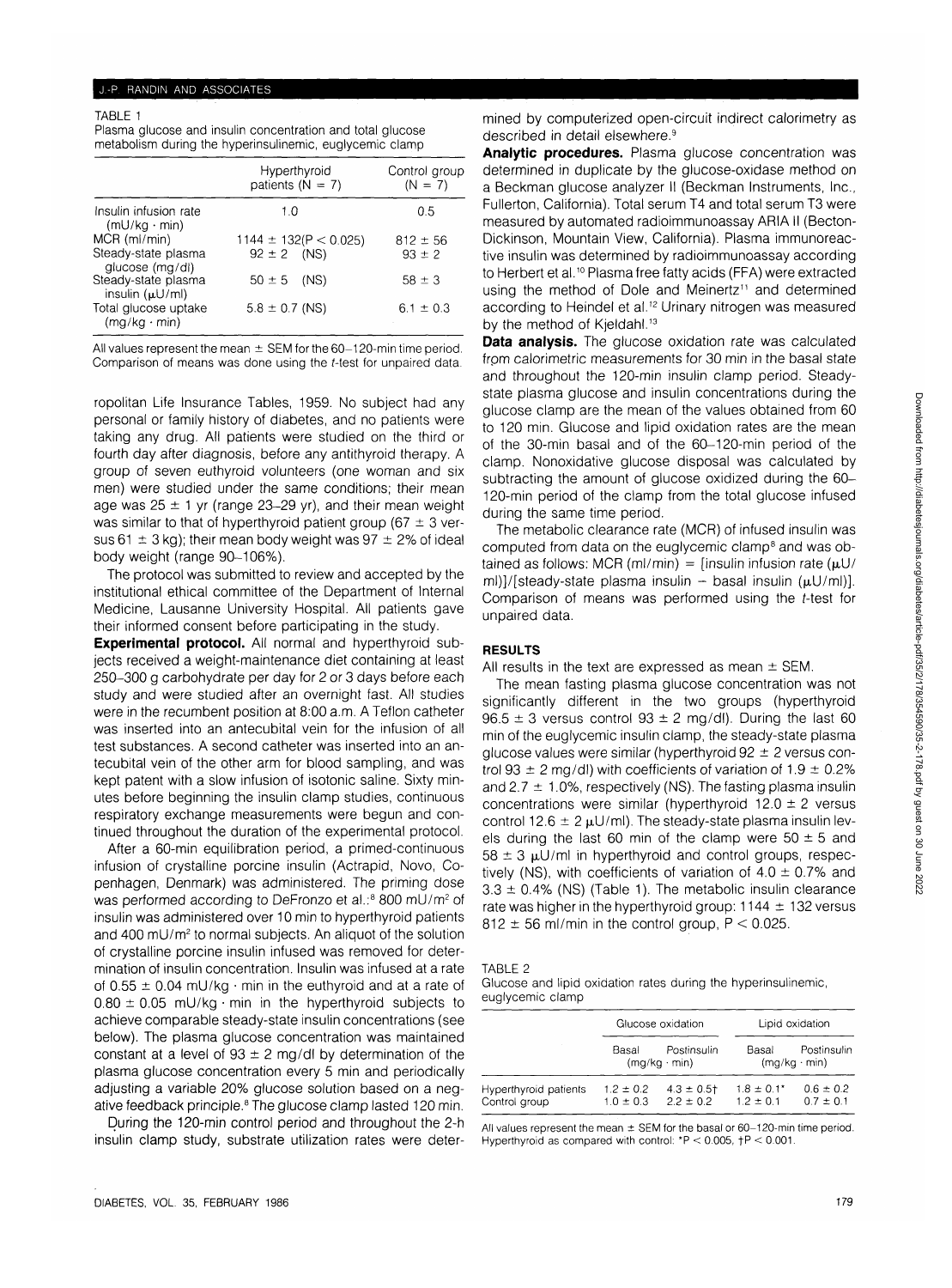## INSULIN SENSITIVITY AND CLEARANCE IN GRAVES DISEASE

Basal glucose oxidation was similar in the two groups  $(1.2 \pm 0.2$  and  $1.0 \pm 0.3$  mg/kg  $\cdot$  min in the hyperthyroid and control groups, respectively). During the 60-120-min period of the clamp, total glucose metabolism (glucose infusion rate required to maintain euglycemia) was  $5.8 \pm 0.7$  and  $6.1 \pm$  $0.3$  mg/kg  $\cdot$  min (NS) in the hyperthyroid and control groups, respectively (Table 1). Total glucose oxidation was markedly higher in the hyperthyroid patients  $(4.3 \pm 0.5 \text{ ma/ka} \cdot \text{min})$ than in the euthyroid subjects  $(2.2 \pm 0.2 \text{ mg/kg} \cdot \text{min})$ .  $P < 0.001$ ) (Table 2); conversely, nonoxidative glucose disposal was significantly decreased in the hyperthyroid patients (1.5  $\pm$  0.6 mg/kg  $\cdot$  min) when compared with the control group  $(3.9 \pm 0.3 \text{ mg/kg} \cdot \text{min}, P < 0.001)$ .

The mean fasting plasma FFA concentrations were significantly elevated in the hyperthyroid group:  $699 \pm 46$  versus 511  $\pm$  60 µmol/L in the controls, P < 0.05. FFA levels were suppressed to control values during the last 60 min of the clamp (154  $\pm$  25 versus control 177  $\pm$  8  $\mu$ mol/L, NS). In the postabsorptive state, the lipid oxidation rate was higher in the hyperthyroid than in the control group:  $1.8 \pm 0.1$  versus  $1.2 \pm 0.1$  mg/kg  $\cdot$  min, P < 0.005. Lipid oxidation rates were similar in both groups during the last hour of the clamp  $(0.6 \pm 0.2 \text{ and } 0.7 \pm 0.1 \text{ mg/kg} \cdot \text{min}, \text{NS})$  (Table 2).

## **DISCUSSION**

In the present study, insulin sensitivity (assessed by the ratio of total glucose metabolism over steady-state plasma insulin concentration during the hyperinsulinemic, euglycemic clamp) was found to be basically normal in a group of thyrotoxic patients (Table 1). Our hyperthyroid patients were somewhat older than the control subjects, and insulin sensitivity has been reported to be decreased in elderly people.<sup>14</sup> Therefore, it can be assumed that insulin sensitivity is in no case decreased in hyperthyroidism. Insulin sensitivity has been described as either normal<sup>15</sup> or decreased<sup>2</sup> by other authors. In the glucose clamp technique, the use of "M" as a measurement of total body glucose metabolism assumes that basal hepatic glucose production is completely suppressed by the infusion of glucose and insulin.<sup>8</sup> Recently, several authors have demonstrated a lower degree of suppression of hepatic glucose production after insulin and glucose infusion in experimental hyperthyroidism.<sup>16,17</sup> For this reason, and because of the fact that the plasma insulin concentrations attained were moderate, it is possible that total glucose metabolism was somewhat underestimated in our hyperthyroid patients. With this possibility in mind, it can be' assumed that insulin sensitivity might possibly be increased, but certainly not decreased in our thyrotoxic patients.

In the present study, the insulin clamp technique was combined with indirect calorimetry to measure glucose uptake and the two major routes of glucose disposal, namely, glucose oxidation and glucose storage. Postabsorptive glucose oxidation was found to be unchanged in hyperthyroid patients. In the postabsorptive state, glucose oxidation mainly depends on non-insulin-dependent tissues.<sup>18</sup> Thyroid hormones have been shown to enhance insulin action at the receptor and the postreceptor level,<sup>19</sup> possibly explaining why fasting glucose oxidation was unchanged in hyperthyroid patients. It appears from our results that the preferential route of glucose disposal during hyperinsulinism was oxidation in our hyperthyroid patients. In fact, total insulin-stimulated glucose oxidation was strongly elevated in the hyperthyroid group when compared with the controls, with plasma insulin levels similar in both groups. This may reflect a direct stimulatory effect of thyroid hormones on glucose oxidation as has been observed in vitro.<sup>19-21</sup> Whether the predominance of glucose oxidation over nonoxidative glucose disposal persists at higher insulin levels due to this direct stimulatory effect of thyroid hormones remains to be answered. Previous studies have shown that the main part of intravenously infused glucose is taken up by peripheral tissues under normal conditions,<sup>22,23</sup> primarily by muscle.<sup>24</sup> Glycogen probably represents the major form of glucose storage after insulin infusion.<sup>22,25</sup> This preferential oxidation of glucose in the postprandial state in thyrotoxic patients may account for the decreased glycogen content in muscle of hyperthyroid animals.<sup>26</sup>

Although lipid oxidation was strongly elevated in the postabsorptive state in hyperthyroid patients, we observed that the insulin-glucose infusion induced a rapid fall of both FFA levels and lipid oxidation to control values. These findings demonstrate that insulin has a normal antilipolytic effect in hyperthyroidism. Moreover, it suggests that in thyrotoxicosis, elevated fasting FFA concentrations do not produce a state of insulin resistance as has been observed during exogenous FFA administration.27

During the constant infusion of insulin, the metabolic clearance rate (MCR) of insulin can be fairly well evaluated. In the present study, a clearly increased metabolic clearance rate of insulin was demonstrated in hyperthyroid patients. This is in agreement with other studies: hyperthyroidism in animals has been shown to be accompanied by a decreased insulin half-life;<sup>28</sup> in other studies, increased insulin degradation was observed in human hyperthyroidism.<sup>29,30</sup> However, the clearance rate of radiolabeled insulin was reported elsewhere to be similar in hyperthyroidism and in the normal state.31

In conclusion, this study demonstrates that insulin sensitivity is normal in hyperthyroidism. Glucose oxidation seems to be the major route of glucose disposal in Graves' disease, but further studies of glucose disposal at supraphysiologic insulin levels are required to examine the pathways of glucose storage in thyrotoxicosis. An increased metabolic clearance rate of insulin was observed, and could be a major cause of the increase in insulin requirement by insulin-dependent diabetic patients with Graves' disease.7

## **ACKNOWLEDGMENTS**

The authors wish to thank Dr. K. Acheson for having kindly reviewed this manuscript; E. Temler, D. Penseyres, and C. Melon for their technical assistance; and M. C. Evraere for skillful secretarial help.

#### **REFERENCES**

 Kabadi, U. M., and Eisenstein, A. B.: Glucose intolerance in hyperthyroidism: role of glucagon. J. Clin. Endocrinol. Metab. 1980; 50:392-96.

<sup>2</sup> Yasuda, H., Harano, Y., Ohgaku, S., et al.: Insulin sensitivity in pancreatitis, liver disease, steroid treatment and hyperthyroidism assessed by glucose, insulin and somatostatin infusion. Horm. Metab. Res. 1984; 16:3-6. Doar, J. W. H., Stamp, T. C. B., Wynn, V., Path, F. C, and Audhya, T. K.: Effects of oral and intravenous glucose loading in thyrotoxicosis: studies of plasma glucose, free fatty acid, plasma insulin and blood pyruvate levels. Diabetes 1969; 18:633-39.